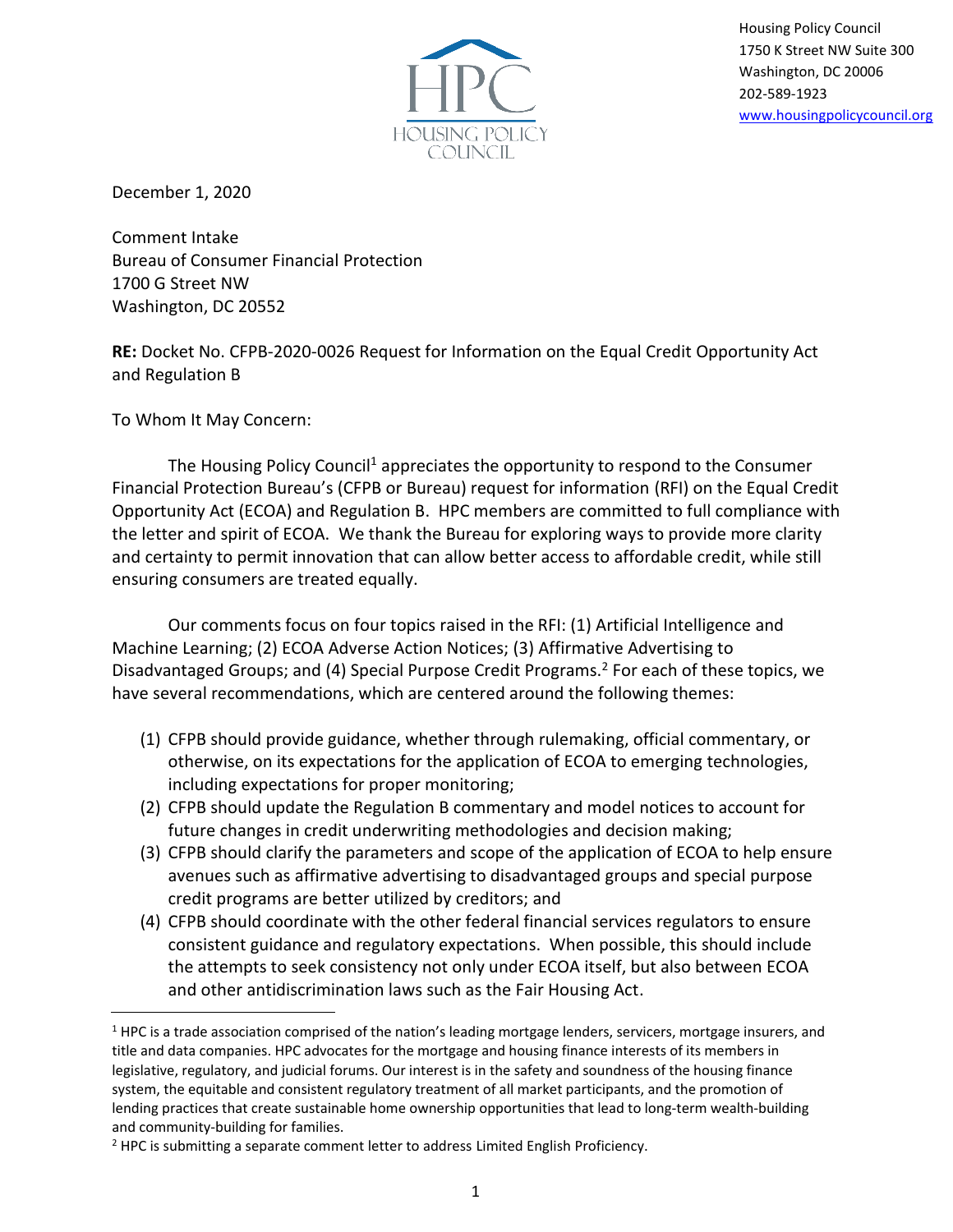## **1. Artificial Intelligence and Machine Learning**

HPC members strive to expand access to credit, an objective that increasingly relies on technology solutions that enhance the identification of potentially eligible borrowers as well as those who are not financially prepared to take on the obligation of a mortgage. To do this well, lenders would benefit from more explicit guidance, which would reduce the level of litigation and compliance risk that stifles access some amount of lending activity.

One of the clearest examples of this challenge involves innovations in artificial intelligence (AI) and machine learning (ML) that have the potential to dramatically change the nature of financial services. From back-end core banking operations to customer-facing applications, leveraging the ability of AI to spot patterns and make predictions will streamline and improve every aspect of the businesses of banking, payments, and lending in innumerable ways. AI/ML triggers both the highest hopes – more accessible and appropriate financial services, enhanced cyber capabilities and fraud reduction – and the worst fears – bias, discrimination, lack of transparency, lost privacy and no consumer rights, in policymakers, thought leaders, consumer advocates, and the industry alike. AI and ML are exciting areas of exploration in financial services and mortgage lending. The depth and breadth of technology and data available makes the potential for innovation enormous. This potential, however, brings with it a number of caveats and concerns in the fair lending space. As these technologies grow in importance, fair lending regulations should be drafted with inherent flexibility to both accommodate and encourage use of these rapidly developing technological advances.

Overall, we request that the CFPB articulate expectations and accepted methodologies for measuring, monitoring, and mitigating fair lending risk when using AI and ML technologies. These include, but are not limited to, bias measurement techniques and thresholds, minimum standards for explainability<sup>3</sup> of the role of AI and ML in the process in general, the types of alternative data that are appropriate to consider, as well as how they impact marketing decisions (i.e., who to market to) and the impact to individual credit decisions. Specifically, HPC recommends that the CFPB establish an approach in which creditors will be explicitly permitted to use AI, ML, and other technologies that operate in a way that limits fair lending risks. A potential standard could be to conduct fair lending testing that compares approval rates and annual percentage rate (APR) results for protected classes under an AI credit underwriting system against the approval rates and APR results from the currently used underwriting system.

Establishing explicit AI/ML standards (including analytics) will enhance transparency regarding credit approvals and credit denials. Machine learning can be opaque because it does not always easily lend itself to plain interpretation. The industry needs to be able to articulate what happens in the models to a range of potential audiences with guardrails that ensure use of compliant, high quality, permissible data. It would also be helpful for the Bureau to offer

<sup>&</sup>lt;sup>3</sup> The Defense Advanced Research Projects Agency has defined explainability to mean the ability for AI systems to explain their rationale to a human user, characterize their strengths and weaknesses, and convey an understanding of how they will behave in the future.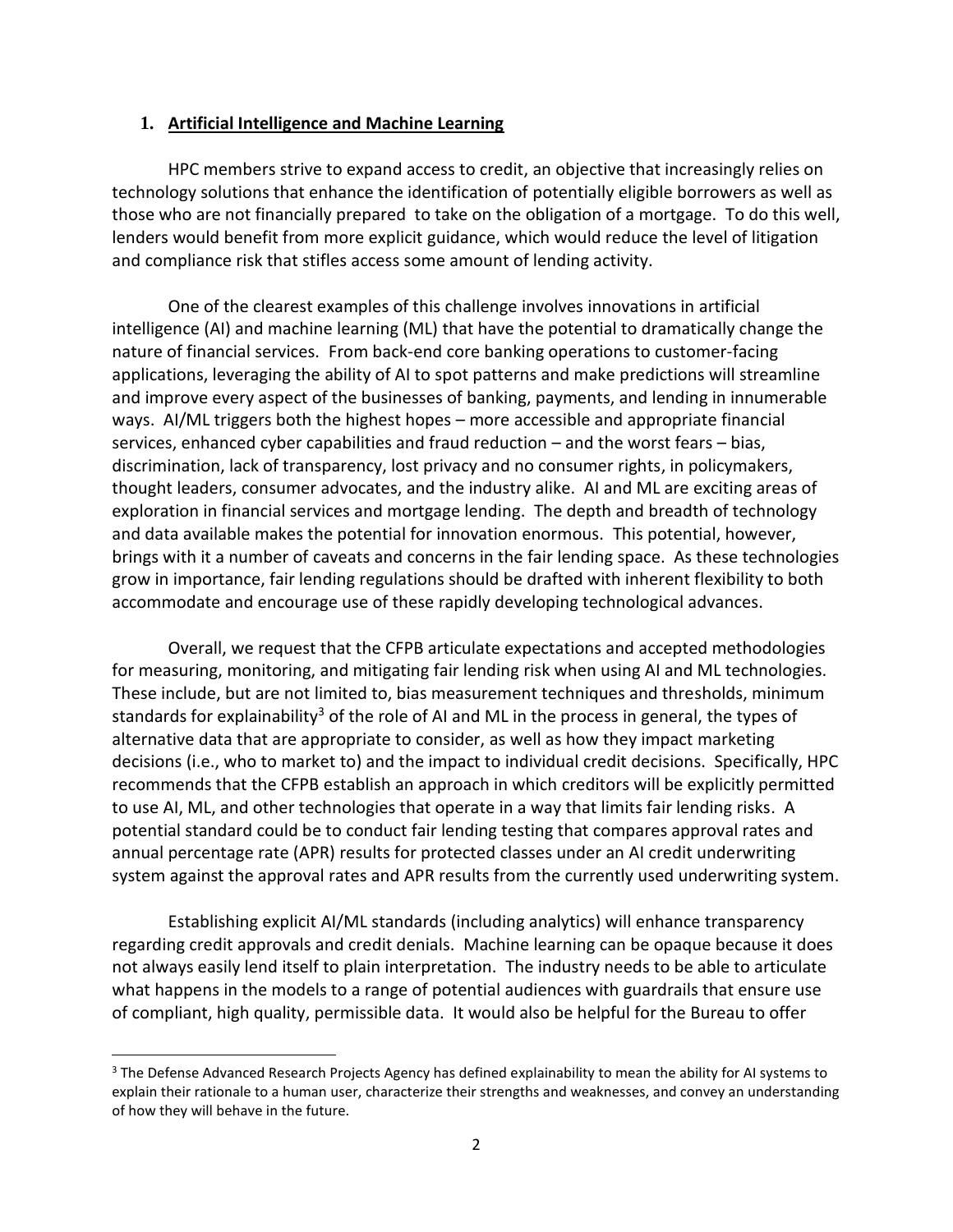guidance regarding documentation, reproducibility, and explainability of data (not just models) that addresses specific questions a regulator may want answered.

As the Bureau recognized with its 2017 RFI on alternative data<sup>4</sup>, systems utilizing alternative data (like AI and ML) "hold the promise of significant benefits for some consumers, but also present certain potentially significant risks." The CFPB should utilize the information received from the 2017 RFI, along with the responses to this RFI to further engage with industry and consumer advocates (including civil rights organizations) to identify certain categories or types of alternative data that are appropriate to use in AI/ML systems. This will help to provide clarity to AI developers about what types of data are appropriate for use while ensuring that consumer advocates have confidence that the use of AI/ML will expand access to credit to underserved groups.

The expanded use of AI/ML in financial services, as well as other sectors, faces challenges in whether and how they could introduce bias or lead to biased outcomes in the decision-making process. For example, there are concerns that the input data used to train the systems could underrepresent members of protected classes. Further, proxies for protected classes might be undetected within other factors used in ML models. One way to potentially address this challenge, suggested by an influential 2019 law review article<sup>5</sup> is to have the AI model explicitly incorporate data on legally prohibited characteristics. By incorporating this data, modelers can ensure that the AI does not use any data elements as a proxy for protected characteristics. However, the question remains as to whether doing so is acceptable, as there is insufficient clarity from the Bureau whether this sort of proactive fair lending analysis is permissible.

A similar issue exists when modelers attempt to solve a disparate impact issue for one protected class, and subsequently learn that the approach has a negative impact on another protected class. The Bureau has not provided guidance or standards for creditors to use in these types of scenarios. Additionally, there is no guidance on what analytics are necessary and sufficient to establish a business justification for using data identifying aspects of protected classes for this type of analysis. For example, a protected class factor may be used in a model and the model may then show that the inclusion of that factor resulted in more outreach and better outcomes for that protected class. We ask the Bureau to consider providing guidance on what level of business justification documentation would be adequate to include a protected class as a factor in a model, if ever.

In an April 2020 blog post, the Federal Trade Commission (FTC) stressed that "cavalier use of AI could result in discrimination against a protected class."<sup>6</sup> The FTC recommended rigorous testing of algorithms, both before use and periodically afterwards, to make sure it

<sup>6</sup> Andrew Smith, *Using Artificial Intelligence and Algorithms*, FTC Business Blog (Apr. 8, 2020), [https://www.ftc.gov/news-events/blogs/business-blog/2020/04/using-artificial-intelligence-algorithms.](https://www.ftc.gov/news-events/blogs/business-blog/2020/04/using-artificial-intelligence-algorithms)

<sup>4</sup> 82 CFR FR 11183, CFPB RFI on alternative data, 02/21/17

<sup>5</sup> Anya E.R. Prince & Daniel Schwarcz, *Proxy Discrimination in the Age of Artificial Intelligence and Big Data*, [105](https://papers.ssrn.com/sol3/papers.cfm?abstract_id=3347959)  [Iowa Law Review 1257 \(2020\).](https://papers.ssrn.com/sol3/papers.cfm?abstract_id=3347959)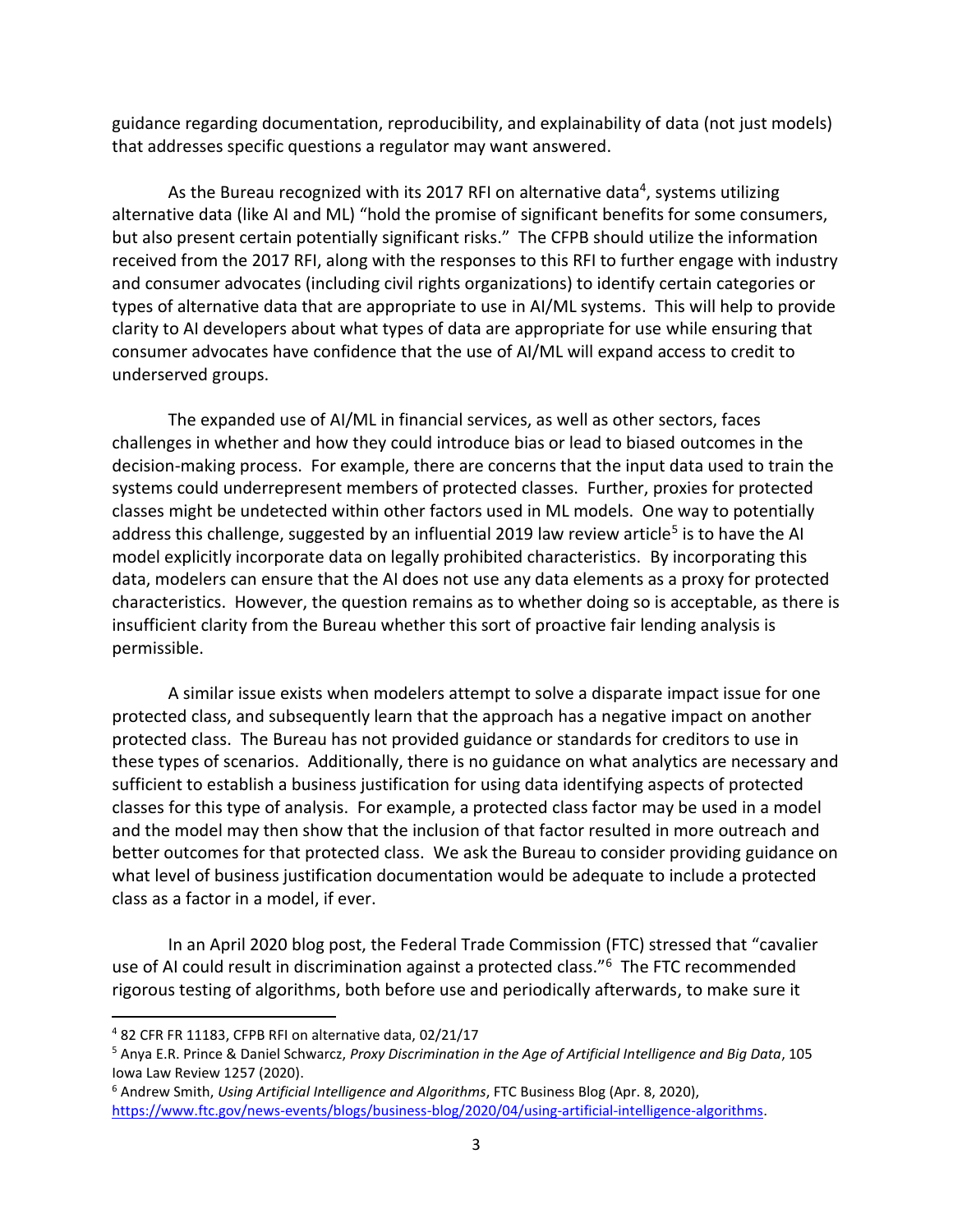does not create a disparate impact on a protected class. We request that the Bureau issue similar guidance, but also go a step further and articulate expectations such as how often a creditor should re-test a model to ensure there are no disparate impacts on protected classes. In issuing this type of guidance, it is critical for the Bureau to engage with AI/ML technical practitioners on what is and is not possible, to ensure that whatever guidance is given is operationally feasible.

Lastly, as part of this process, the CFPB should also coordinate with the other agencies that have authority under ECOA, Regulation B and the Fair Housing Act to ensure consistent fair lending supervision and enforcement practices. These other agencies include the Office of the Comptroller of the Currency, the Federal Reserve Board, the Federal Deposit Insurance Corporation, the FTC, the Department of Housing and Urban Development, the Department of Justice, and state agencies. This should specifically include coordination as to the use of the various innovation practices that the CFPB and these other agencies have or plan to adopt in the future, including the various sandboxes, "no action" programs, advisory opinions processes, and other innovation tools.

## **2. ECOA Adverse Action Notices**

In the RFI, the Bureau raises the issue of how creditors using complex AI/ML models can satisfy ECOA's adverse action notice requirements. ECOA requires creditors to provide consumers with the principal reason(s) for a denial of credit or other adverse action. This gives rise to questions about how institutions can comply with these requirements if the reasons driving an AI/ML decision are based on complex interrelationships.

In July 2020, the Bureau helpfully issued a blog post on this topic. <sup>7</sup> The Bureau highlighted the flexibility in the existing regulatory framework that can be compatible with AI algorithms. For example, although a creditor must provide the specific reasons for an adverse action, a creditor need not describe how or why a disclosed factor adversely affected an application or, for credit scoring systems, how the factor relates to creditworthiness. The Bureau noted that this flexibility may be useful to creditors when issuing adverse action notices based on AI models where the variables and key reasons are known, but which may rely upon non-intuitive relationships. HPC members found this guidance helpful but notes that there are still significant areas of uncertainty related to AI and adverse action notices, specifically:

• The methodologies for determining the principal reasons for an adverse action need to be modernized. The example methods currently provided in the Official Interpretation were issued in 1982, and there is uncertainty in the application of these examples to current AI models and explainability methods.

<sup>7</sup> Patrice Alexander Ficklin, Tom Pahl, and Paul Watkins, *Innovation Spotlight: Providing Adverse Action Notices When Using AI/ML Models*, CFPB Blog (July 7, 2020), [https://www.consumerfinance.gov/about](https://www.consumerfinance.gov/about-us/blog/innovation-spotlight-providing-adverse-action-notices-when-using-ai-ml-models/)[us/blog/innovation-spotlight-providing-adverse-action-notices-when-using-ai-ml-models/.](https://www.consumerfinance.gov/about-us/blog/innovation-spotlight-providing-adverse-action-notices-when-using-ai-ml-models/) This issue was also raised in the Bureau's 2019 Fair Lending Report, [https://files.consumerfinance.gov/f/documents/cfpb\\_2019-fair](https://files.consumerfinance.gov/f/documents/cfpb_2019-fair-lending_report.pdf)lending\_report.pdf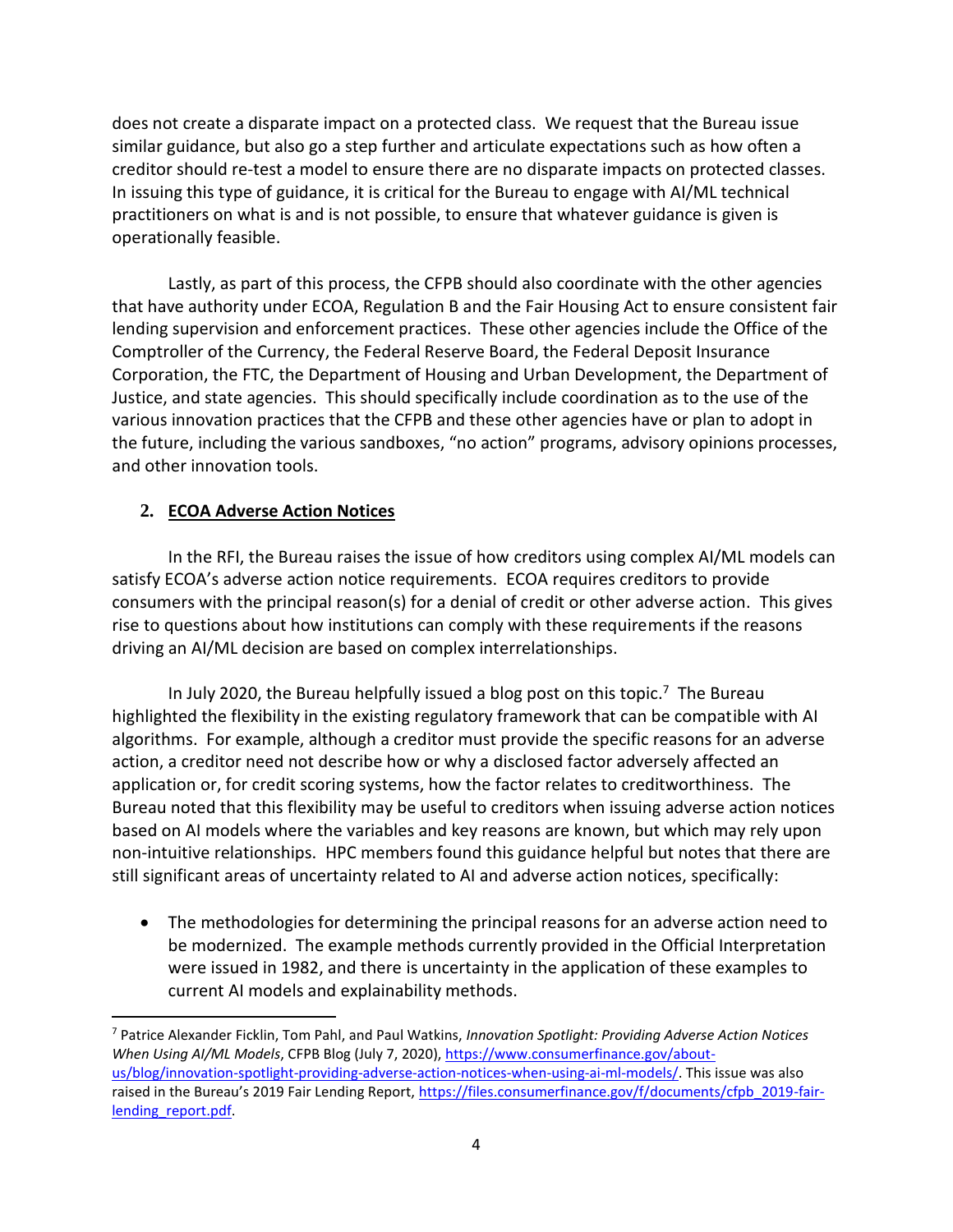- The accuracy of explainability methods, particularly as applied to deep learning and other complex ensemble models.
- How to convey the principal reasons in a manner that accurately reflects the factors used in the model and is understandable to consumers, including how to describe varied and alternative data sources, or their interrelationships, in an adverse action reason.

All three of these areas could clearly use additional guidance from the CFPB. This is also a topic where our members would request that the Bureau coordinate guidance with other regulators, including the FTC, which published a blog post on this topic earlier in 2020.<sup>8</sup> The blog post notes that creditors may not rely on general statements ("[I]t's not good enough simply to say 'your score was too low' or 'you don't meet our criteria.' You need to be specific (*e.g*., 'you've been delinquent on your credit obligations' or 'you have an insufficient number of credit references')."). Instead, creditors must know what data is used in the model and how that data is used to arrive at a decision (ability to explain your decision to your customer if asked). Additionally, the FTC states that if you use algorithms to assign risk scores to consumers, you must disclose the key factors that affected the score, rank ordered for importance. And, if you might change the terms of a deal based on automated tools, you must inform consumers. If the CFPB agrees with this, it should affirm this FTC guidance.

HPC's view is that the CFPB should expand upon existing guidance, as well as update model disclosures, to address the techniques that would be acceptable when using AI and ML to analyze and use rank-ordering of consumer creditworthiness to facilitate accurate and clear adverse action reasons. Additionally, the CFPB should supplement the sample notification forms in Appendix C to Regulation B to expand the illustrative list of adverse action reasons to reflect new factors or combinations of factors that may lead to credit denials in AI credit underwriting systems. The reasons for adverse action could remain short and straightforward and need not require customized explanations that "describe how or why a factor adversely affected" a specific applicant or application.

## **3. Affirmative Advertising to Disadvantaged Groups**

Under ECOA/Reg B, a creditor cannot make any oral or written statement, in advertising or otherwise, to applicants or prospective applicants that would discourage on a prohibited basis a reasonable person from making or pursuing an application. The official commentary states, however, that "a creditor may affirmatively solicit or encourage members of traditionally disadvantaged groups to apply for credit, especially groups that might not normally seek credit from that creditor."<sup>9</sup> The regulation and commentary currently do not provide any guidance or standards for such affirmative advertising that would assist a creditor with compliance management. Basic questions like the following remain unanswered:

<sup>8</sup> Andrew Smith, *Using Artificial Intelligence and Algorithms*, FTC Business Blog (Apr. 8, 2020), [https://www.ftc.gov/news-events/blogs/business-blog/2020/04/using-artificial-intelligence-algorithms.](https://www.ftc.gov/news-events/blogs/business-blog/2020/04/using-artificial-intelligence-algorithms)

<sup>9</sup> 12 CFR pt. 1002, Supp. I, Comment 4(b)-2.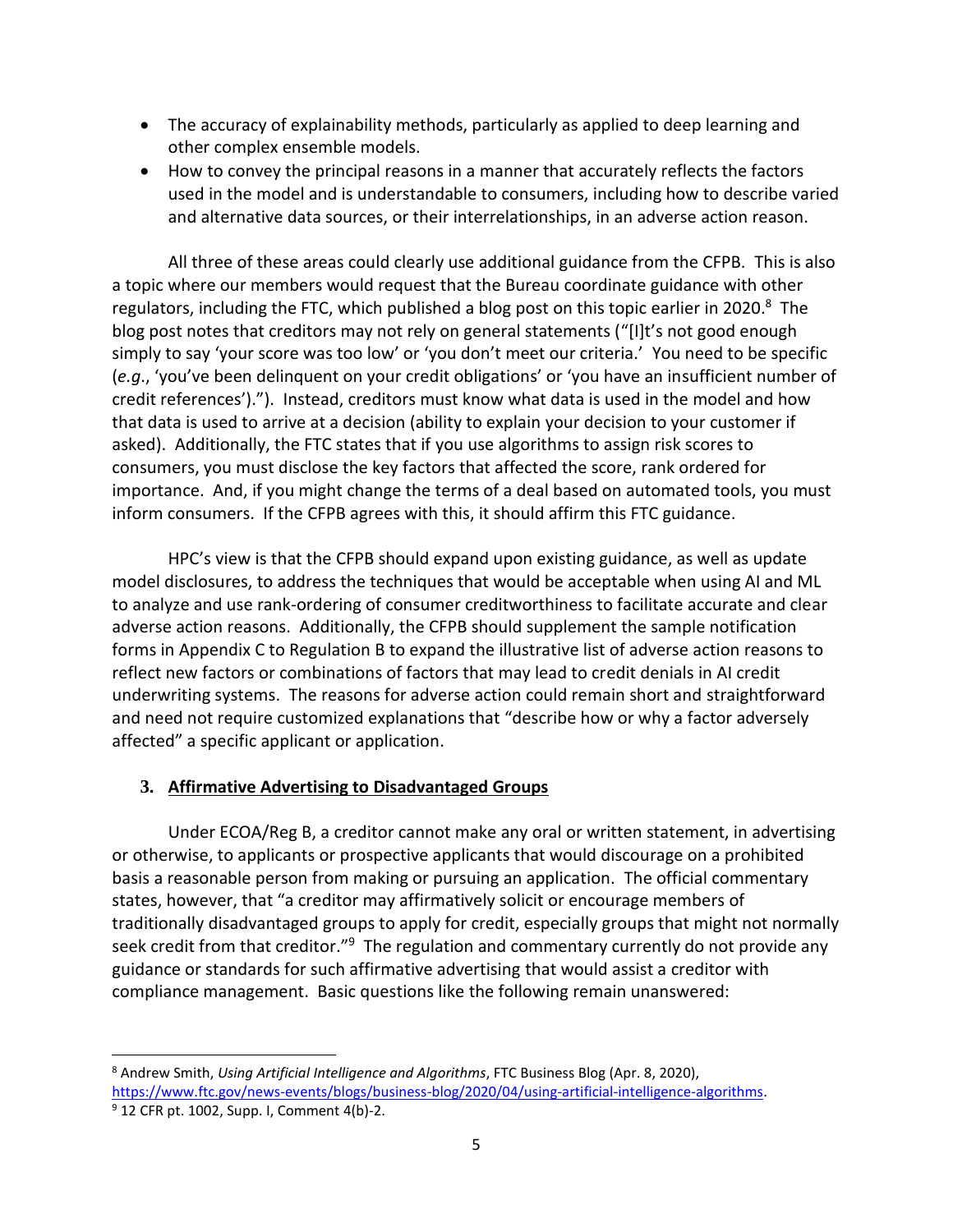- Is affirmative advertising just a tool for outreach or awareness, or can it be accompanied by a product offer?
- What are the Bureau's expectations to demonstrate effective use?
- In situations in which collecting information about an applicant's racial status or status within a protected class would violate ECOA and Regulation B, how can a bank determine whether disadvantaged groups would "normally seek credit from that creditor?" Similar questions surround proxies. More guidance may be needed on how to use proxies and what data/analytics would need to be shown.

Overall, creditors need significantly more clarity about how to identify "traditionally disadvantaged groups" and "groups that might not normally seek credit from that creditor." One way that the Bureau could accomplish this is by identifying disadvantaged groups through its analysis of Home Mortgage Disclosure Act (HMDA) data. The Bureau already publishes analysis of HMDA data through its Mortgage Market Activity and Trends Report and could simply supplement this report with a section identifying disadvantaged groups who could potentially benefit from participation in Special Purpose Credit Programs (SPCPs) (discussed more below) or affirmative advertising. Taking this step would greatly enhance creditors confidence to engage in affirmative advertising campaigns, reduce compliance management concerns, and allow for more focus on how to effectively serve disadvantaged groups.

Another area the Bureau could provide assistance is by working with other federal regulators, specifically including the Office of Fair Housing and Equal Opportunity at HUD, to ensure that there is a consistent view on how to properly conduct affirmative advertising. This would help alleviate the concerns from publishers that the recent fair housing settlement that Facebook entered into could make social media and other advertising platforms less willing to participate in legally permissible affirmative advertising campaigns.

## **4. Special Purpose Credit Programs**

HPC members are working to expand lending opportunities for members of traditionally underserved communities. This activity has increased with the nationwide focus on racial injustice. However, creditors must take care to comply with ECOA and Regulation B, which generally prohibit consideration of certain factors in a credit transaction, such as race or ethnicity, even when the purpose is to enhance opportunities for minority groups.

To address this, ECOA and Regulation B permit creditors to create "special purpose credit programs" (SPCPs) in order to extend credit to applicants who meet certain eligibility requirements.<sup>10</sup> Pursuant to such a program, creditors may offer special consideration for traditionally disadvantaged groups, such as different underwriting or pricing. Under Reg B, the program must be (1) established and administered) pursuant to a written plan that identifies the class of persons that the program is designed to benefit as well as the procedures and standards for extending credit and (2) designed to extend credit to a class of persons who,

<sup>10</sup> 12 C.F.R. Part 1002, Supp. I, ¶ 8.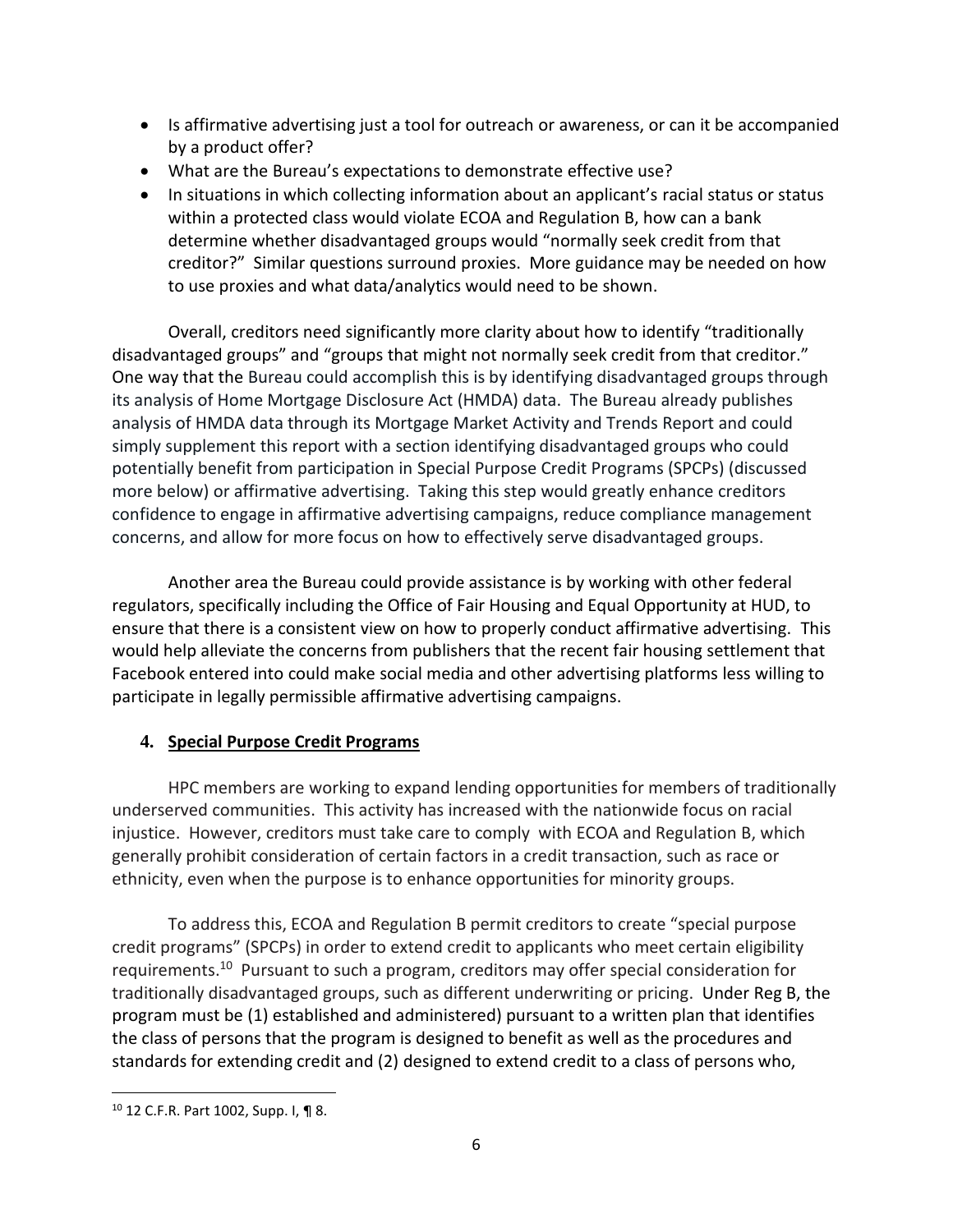under the organization's customary standards of creditworthiness, probably would not receive such credit or would receive it on less favorable terms than are ordinarily available to other applicants applying to the organization for a similar type and amount of credit.<sup>11</sup>

Although special purpose credit programs have been permitted under ECOA and Regulation B for over 40 years, HPC members are concerned that they have not been able to use them to their full potential. Other than the general requirements that there be a written plan, a demonstration of the need for such a program, and that they not discriminate against applicants, there is insufficient guidance regarding the acceptable parameters of a compliant special purpose credit program.

Specifically, additional guidance would be useful in how to conduct data collection and analyses to lawfully engage in an SPCP. For example, it would be useful for the CFPB to clarify standards and expectations for conducting a data-driven needs assessment for credit products in which certain applicant attributes, such as race, are prohibited from being collected and retained under ECOA and Regulation B. Also, creditors may already have a suitable product that may qualify an SPCP but cannot currently measure credit access for minority groups due to the ECOA and Regulation B prohibitions. It would be helpful in these situations if the CFPB would allow enhanced data collection so that such access could be measured.

Currently, the Bureau does not determine whether individual programs qualify as an SPCP, and it is the responsibility of the creditor offering the program to make such a determination. The CFPB could further facilitate the use of SPCPs by instead working with creditors as they are being developed. This could include dedicated Bureau staff to answer questions and provide input to creditors during the development process, providing assurances that these programs are compliant once they are finalized and fully incorporate the CFPB's input. This would reduce creditors' fear that the Bureau or other regulators will second guess a creditor's decision of whether to offer an SPCP, and how they go about operating the SPCP. It will also potentially allay concerns that regulators could choose to punish good faith attempts to run an SPCP if it turns out to be unsuccessful in serving the disadvantaged group. With the inherent challenges in serving underserved groups, regulators should provide clarity that SPCPs will be evaluated on carefully designed processes, not necessarily results. With this approach, the Bureau would encourage innovation to help address market challenges.

The Bureau could also help spur more innovation with SPCPs by updating the guidance to make it clear that they are not necessarily limited to loan originations. This would allow for creditors to explore ideas like loss mitigation flexibilities for areas of the country that are particularly hard hit by recessions and have high concentrations of people from traditionally disadvantaged groups. Additionally, the Bureau could help clarify how SPCPs can interact with affirmative advertising campaigns.

 $11$  12 CFR § 1002.8(a)(3). There are other types of SPCPs that we have not addressed (those expressly authorized by federal or state law or those offered by a not-for-profit organization).